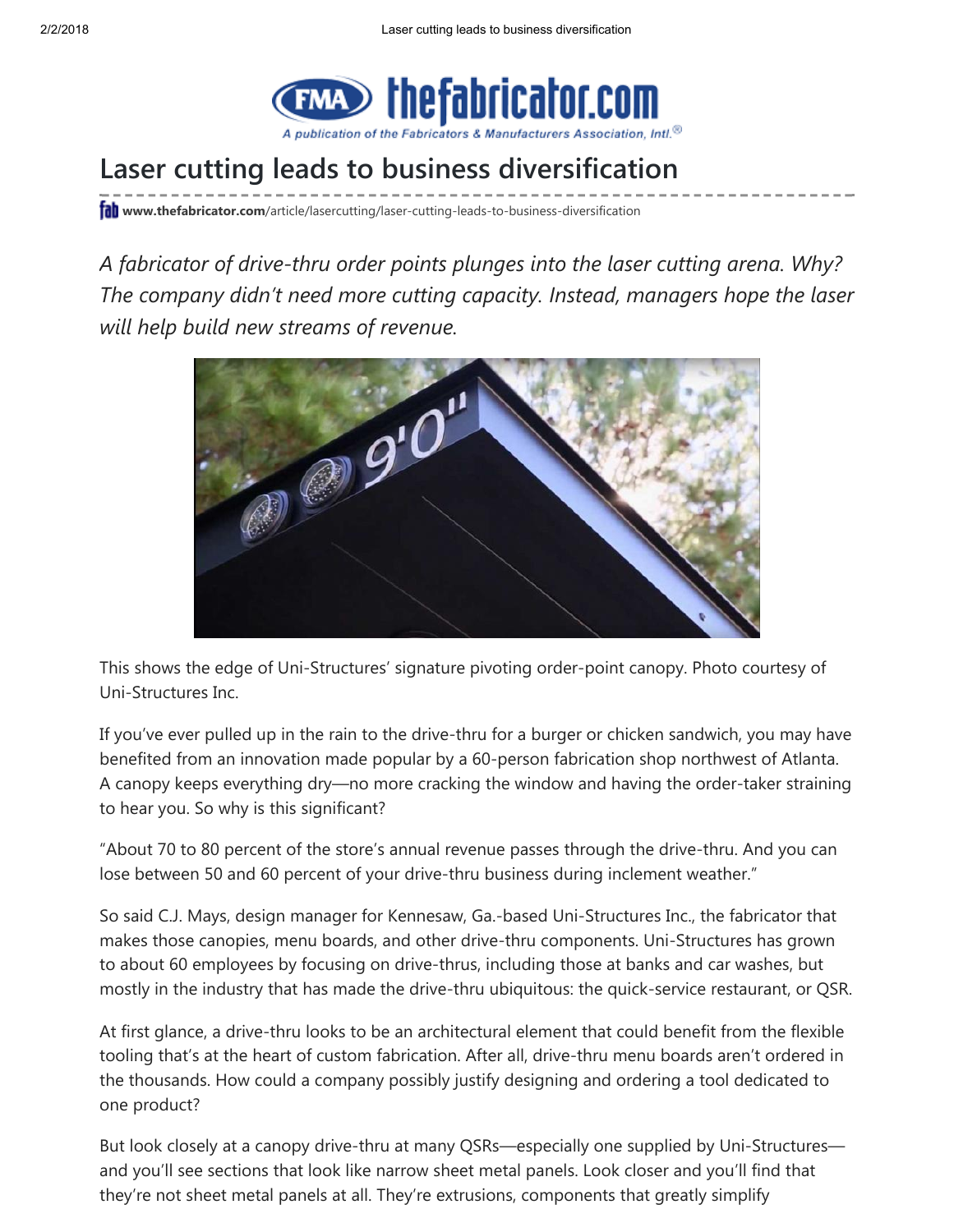fabrication, assembly, and on-site installation.

That strategy of using extrusions when and where possible is a significant element of Uni-Structures' business model. Extrusions are the building blocks that have helped the business grow quickly.

But last year the company added another technical capability: A 4-kW fiber laser. Is this laser investment the first step toward an utter transformation, one of precision cutting, bending, welding, with no need to design tooling or rely on an extruded shape? According to Mays, not at all. Instead, the laser will help the company diversify and participate in special projects, ones that use visual elements from its core drive-thru business, and yet in most cases aren't likely to be repeated anywhere else.

## Signs of Change

Uni-Structures CEO Michael Barnes used to be in the sign business. "He owned a sign company, installing someone else's product," Mays said. "He got fed up with the quality of the product he was installing. He thought customers deserved something better."

One afternoon, not long after launching his company, he noticed people lined up in drive-thrus in the rain, barely cracking their window and shouting into the speaker (the "order post," in QSR jargon) to order their food. "He thought, 'That's silly. Why not put a canopy over the order-point structure?'" Mays said. "That's when the lightbulb went off."

Of course, there's a reason that drive-thrus remained utterly simple for decades: revenue. What if someone driving a truck were to damage the canopy and shut down the drive-thru? There goes a restaurant's principal sales source. For this reason, Uni-Structures patented a mechanical pivoting system that, when hit, used gravity to pivot back into place. This minimized damage to the vehicle hitting it and left the overall structure undamaged—and the drive-thru could remain open for business.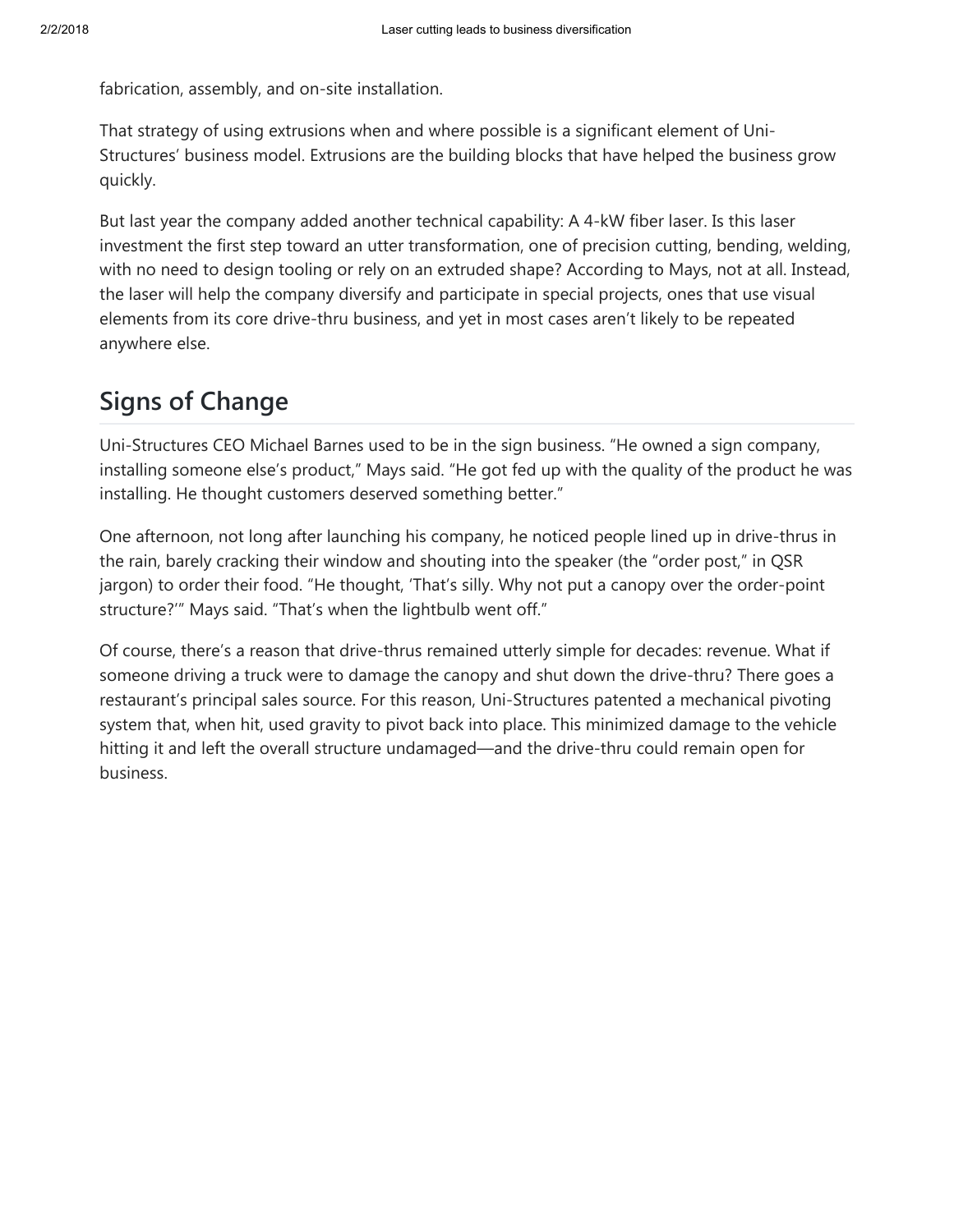

An on-site technician finishes installing an order-point canopy system for a customer. Photo courtesy of Uni-Structures Inc.

"We then integrated the speaker and microphone into the canopy," Mays said. "We now call it our 'order-point canopy.' We installed our first in 1995, and we've installed tens of thousands of them ever since."

### Repeatability and Scalability

Installing so many order-point canopies probably never would have happened if the company hadn't taken its unique approach to design. When Barnes worked in the sign business, he became all too familiar with a reality of the job shop. Every job is different, and with that comes all sorts of variability and business planning headaches.

So Barnes decided to focus on products for the QSR drive-thru. One industry headache, though, was installation time. "Installers in this business may be on-site for two or three weeks. We're usually there just two or three days."

Uni-Structures accomplishes this by getting its installers involved in product design on the front end. They point out any area of the design that could make it more complex to install, and this includes any part size variability and components not coming together as they should. Here is where extrusions play a critical role.

Mays conceded that the company's extrusion strategy is counterintuitive, particularly considering the die development time involved. "We can spend thousands to have a die made, with a lead time of one to three months," he said. "We evaluate the die and go back and forth with our extruder. We can spend a lot of time and money getting the shape we really want. There's a big expense."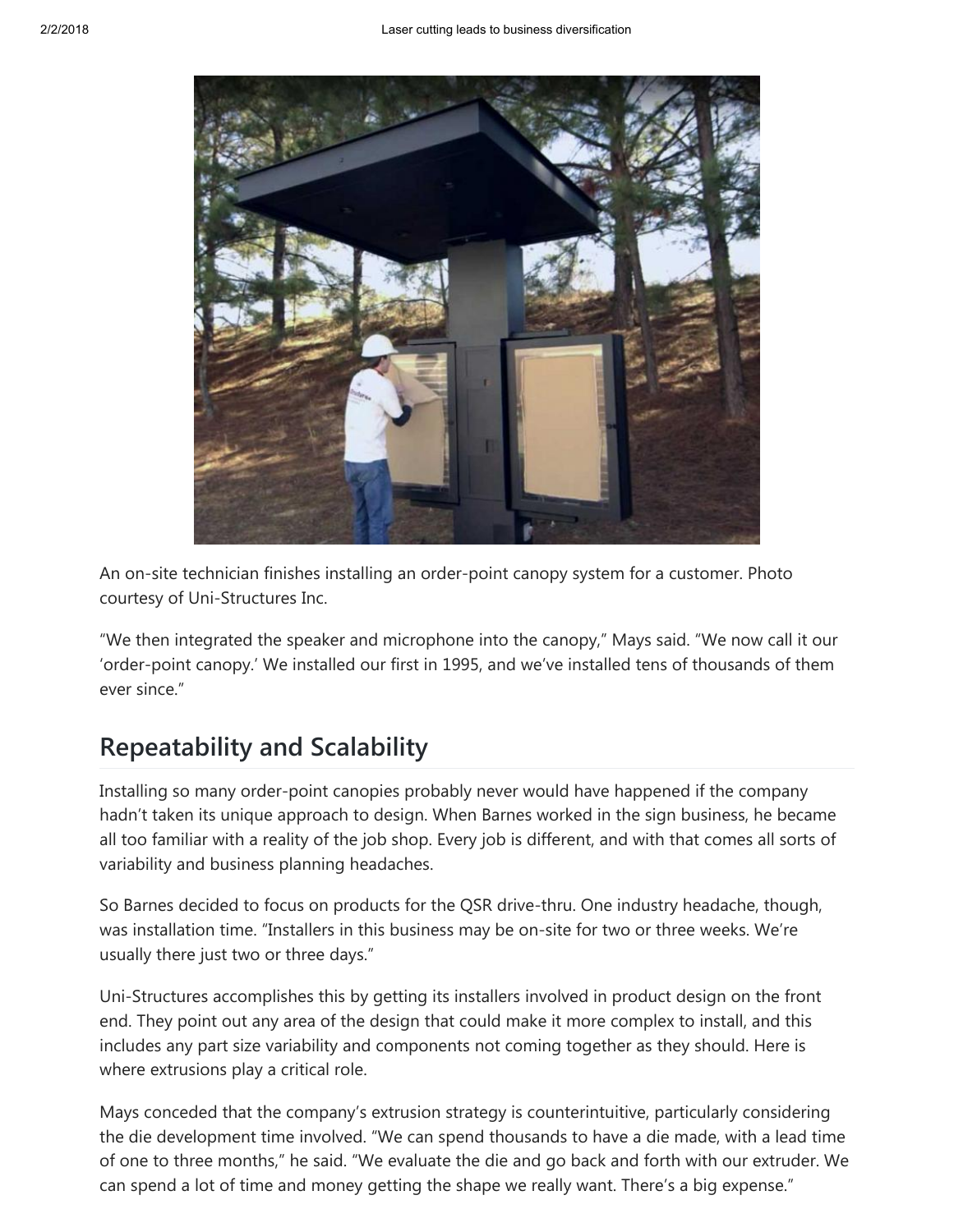But the expense is worth it, and a quick glance on the shop floor shows why. Over the years the company has designed several hundred unique extrusions that make up the framework (usually carbon steel) and external structure (usually aluminum) of drive-thru components.

The extrusions help make everything repeatable—no having to deal with sheet metal thickness variations, brake operators or welders "making things work." The extrusions also helped Barnes' strategy for scaling up his product lines.

"Once [the order-point canopy] took off, [Barnes] got out of the sign business," Mays explained. "It was not scalable or predictable. He wanted to go with something predictable, something we really believe in."

When cut and assembled in the right way, the extrusions eliminate all external welds on most products, which has in turn reduced the need for grinding. Extrusions also are fabricated to exact dimensions, which speeds and simplifies on-site installation. If you see a hand grinder in use on the floor, it's probably being used to add specialized finishes.

Mays held up two extruded shapes that the company has been using for years. "If you have these miter-cut, these mate up cleanly, and you have what we call our 'drip edge.'" It's basically a small Cchannel that serves as a tiny gutter for rainwater. It is difficult to form on a press brake quickly and consistently, but easy to extrude, assemble, and weld. And again, all the welding goes on the interior of the assembly; the shell has nothing but clean lines and perfectly mated surfaces.



A drive-thru display in Uni-Structures' showroom showcases one finish option.

Designers also ensure that the extruded part could be cut and used on a variety of different products. One extruded shape from one die could be used for dozens of different drive-thrus.

#### About Diversity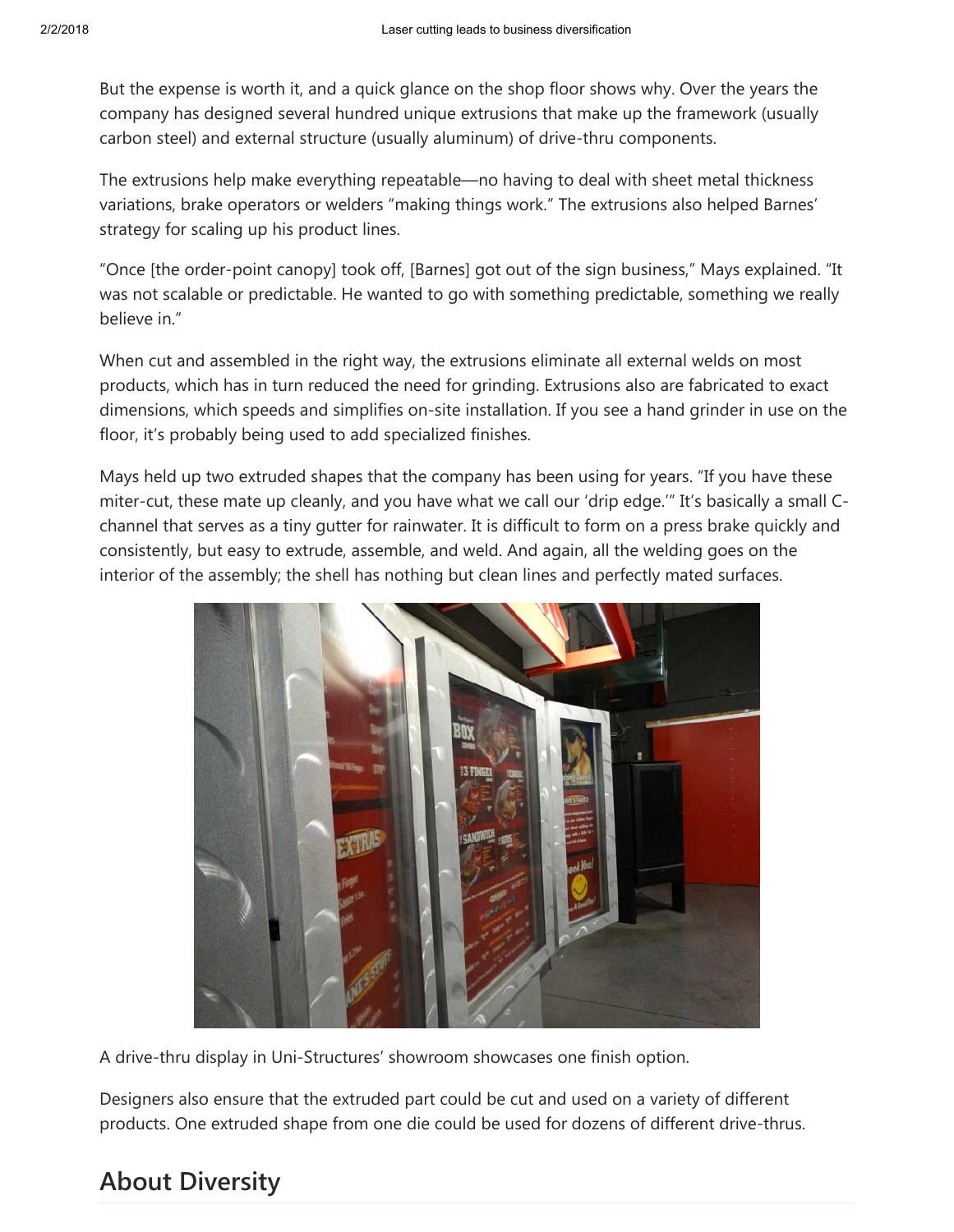Although it did have a plasma system, the shop used to process much of its sheet and plate on a routing table, which required a team to work two shifts, cutting mostly aluminum sheet metal and plate. It replaced the router with an Optiplex Nexus 4-kW fiber laser from Mazak. What that team accomplished in two shifts on the router now can be cut within hours on the fiber laser.

"During the first shift of that laser being operational, we had no need for a second shift," Mays said, "and we really couldn't fill up an entire first shift."

He added that now, if somebody in the shop needs an extra part to be cut, supplying it is no problem. "We used to have to work to fit an extra job on the router's schedule," Mays said. "But now, if we need an extra part cut, the guys say, 'No problem. We'll be back with the part in five minutes.'"

Of course, that routing table sufficed for years. How, exactly? It goes back to the company's extrusion strategy. Its products are primarily made of extruded components; they just don't have that many sheet metal parts. The majority of parts the laser does cut are those for which creating an extrusion die just wouldn't make sense. All of the company's products have a flat surface of some sort, and most of these are extruded shapes that the company has used hundreds of times over the years; hence, an extrusion for those flat surfaces makes sense.

This leaves few flat parts for the laser to cut, so most parts that come off the laser flow to the press brake for bending. On that brake is a sign showing allotted times for operators, which is a hint at how the shop had to alter its scheduling and part flow strategy shortly after buying the laser in early 2017. Because the laser cut so many parts so quickly, workers at first lined up at the brake to bend their parts. Today each worker has a designated time for press brake time during a shift. When workers need parts bent, they work on other jobs until their timeslot comes up.

This begs the question: If a router's capacity sufficed before, why buy a laser now—and a highpowered fiber laser at that? It goes back to a strategy many custom fabricators are very familiar with: diversification.

The company is already filling up the laser on second shift with overflow contract work from other fabricators in the area, and with the growing local economy leading to capacity constraints at many local fab shops, there's plenty of overflow work to go around.

Still, contract work wasn't the main reason that the company bought a fiber laser. It made the investment to gain more special projects work. At least some of that work could evolve into new product lines and, ultimately, another consistent stream of revenue.

For instance, the company recently designed and installed a building exterior, along with some interior elements, for a manufacturer of large earth-moving equipment. The design incorporated extrusions, but it also involved several cosmetic elements.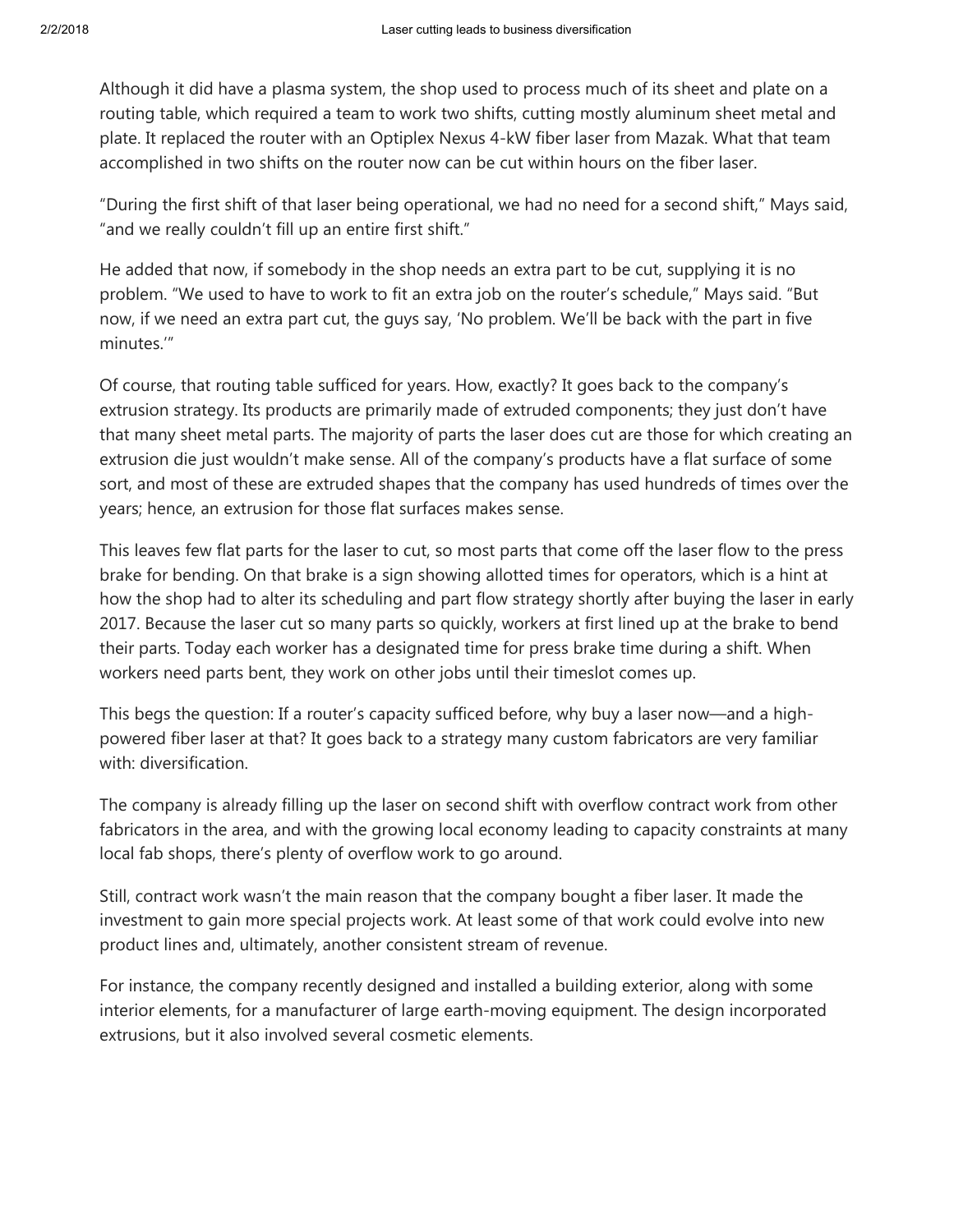

Uni-Structures' 4-kW fiber laser cuts components destined for the drive-thru.

The cosmetic elements are unique, and making them out of extrusions just wouldn't make sense. So in this case, laser cutting, bending, and welding pieces in-house makes sense.

#### Growth Path

Uni-Structures didn't purchase the new laser just to overcome capacity constraints (though to be sure, the router was a constraint process). The purchase was instead part of the company's longterm strategy. "It was not about looking at what we'll need over the next year," Mays said. "It was about what we'll need over the next 10 years.

"We're gearing up to solicit new business for the first time in 20 years," he added, explaining that the company has grown to what it is today without a formal sales effort. Owners and managers built relationships with builders, contractors, architects, franchise owners, and those at the corporate level of some of the nation's largest QSRs. Uni-Structures is on the corporate-approved list of many chains; when the need arises for a drive-thru, Uni-Structures gets a call.

"But we can't start to stagnate," Mays said. "Many new QSR chains are out there, and we need to be in front of them."

The fabricator can offer its pivoting order-point canopy and other patented and patent-pending innovations. But it also now can make special products, and its new laser is there, ready to serve the quick-service industry—quickly.

Uni-Structures Inc., www.unistructures.com

Mazak Optonics, www.mazakoptonics.com